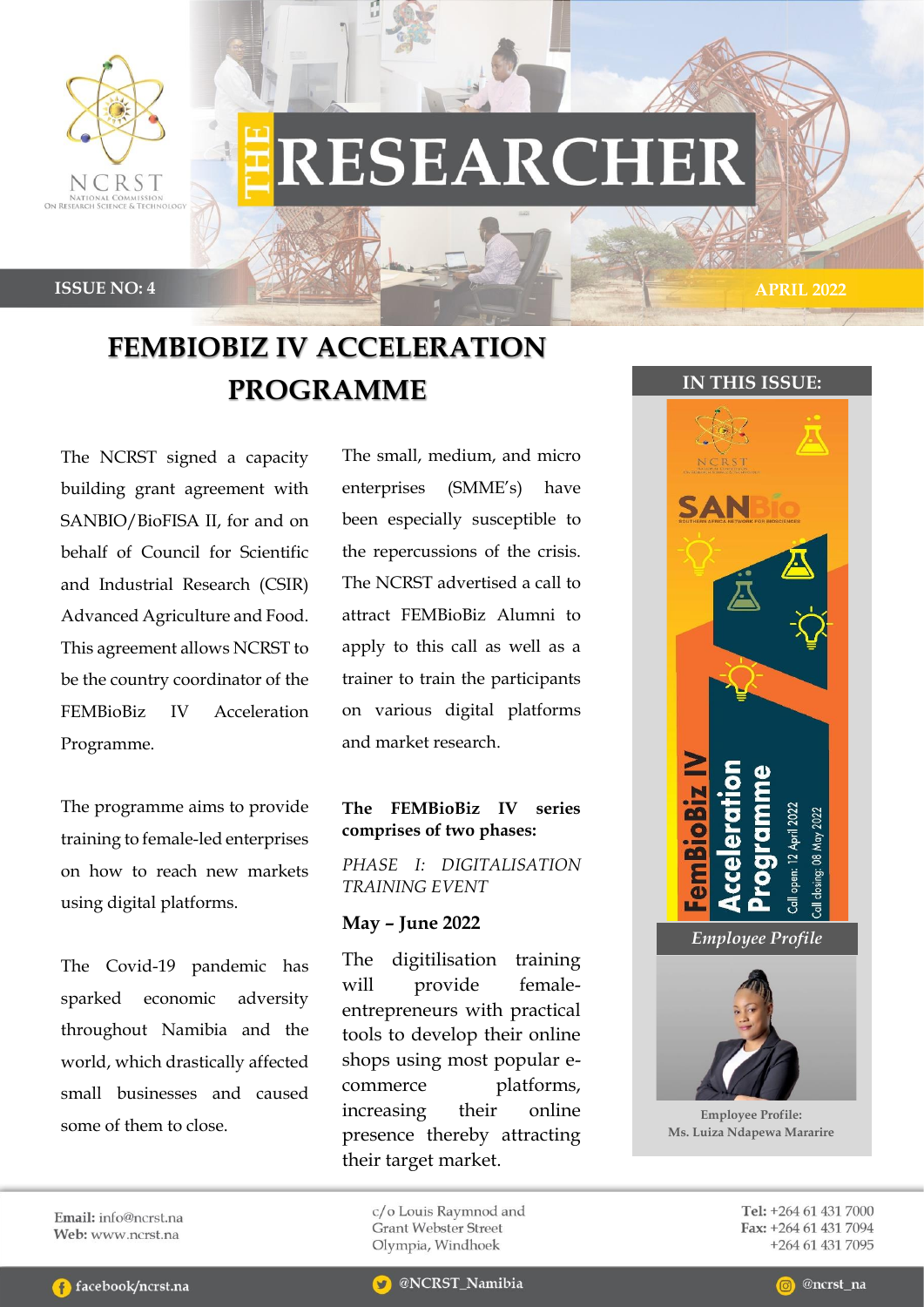### PHASE II: MARKET RESEARCH EVENT

## June-July 2022

The market research training will provide female-entrepreneurs with an understanding of how to use market data to pivot their businesses and enrich their online e-commerce platforms during changing business environments such as the COVID-19 Pandemic. Committed female-led startups who are eager to make an impact, have a scalable business model, and want to increase their online presence thereby attracting their target market will compete in a pitching competition. At the pitch competitions, a panel of expert judges will select the top 3 startups to partake in the regional competition.

 $\overline{2}$ 

The top 3 startups will therefore be supported in setting up their individual online businesses.



#### Join us in FemBioBiz Season IV to help you take advantage of digitalization to make more sales

#### **About FemBioBiz Season IV**

FemBioBiz IV is a two-phased female startup support programme organised by the National Commission on Research Science and Technology (NCRST) in collaboration with SANBIO/BioFISA II, hosted by the CSIR. FemBioBiz IV targets startups that have an innovative product or service on the market that in collaboration with SANBIO/BioFISA II, hosted by the CSIR. FemBioBi solve a societal challenge and are looking for digital skills that could help them penetrate the market, taking advantage of various e-commerce platforms.

#### The FemBioBiz IV series comprises of two phases:

#### **PHASE I: DIGITALIZATION TRAINING EVENT**

#### **May - June 2022**

The digitilisation training will provide female-entrepreneurs<br>with practical tools to develop their online shops using most popular e-commerce platforms, increasing their online presence thereby attracting their target market.

#### PHASE II: MARKET RESEARCH TRAINING EVENT

#### **June - July 2022**

The market research training will provide female-entrepreneurs with an understanding of how to use market data to pivot their businesses and enrich their online ecommerce platforms during changing business environments such as the COVID-19 Pandemic. A pitching competition will be held after Phase II training. At the pitch competition, a panel of expert judges will select the top 3 startups to partake in the regional competition. The top 3 startups will also be supported in setting up their individual online businesses.

Contact: NCRST Innovation and Industrial Research Division; Tel: 061 431 7000 / 7099 Email: NICW@ncrst.na

Email:  $info@ncrst$  na Web: www.ncrst.na

c/o Louis Raymnod and **Grant Webster Street** Olympia, Windhoek

Tel: +264 61 431 7000 Fax: +264 61 431 7094 +264 61 431 7095



@NCRST\_Namibia

@ncrst na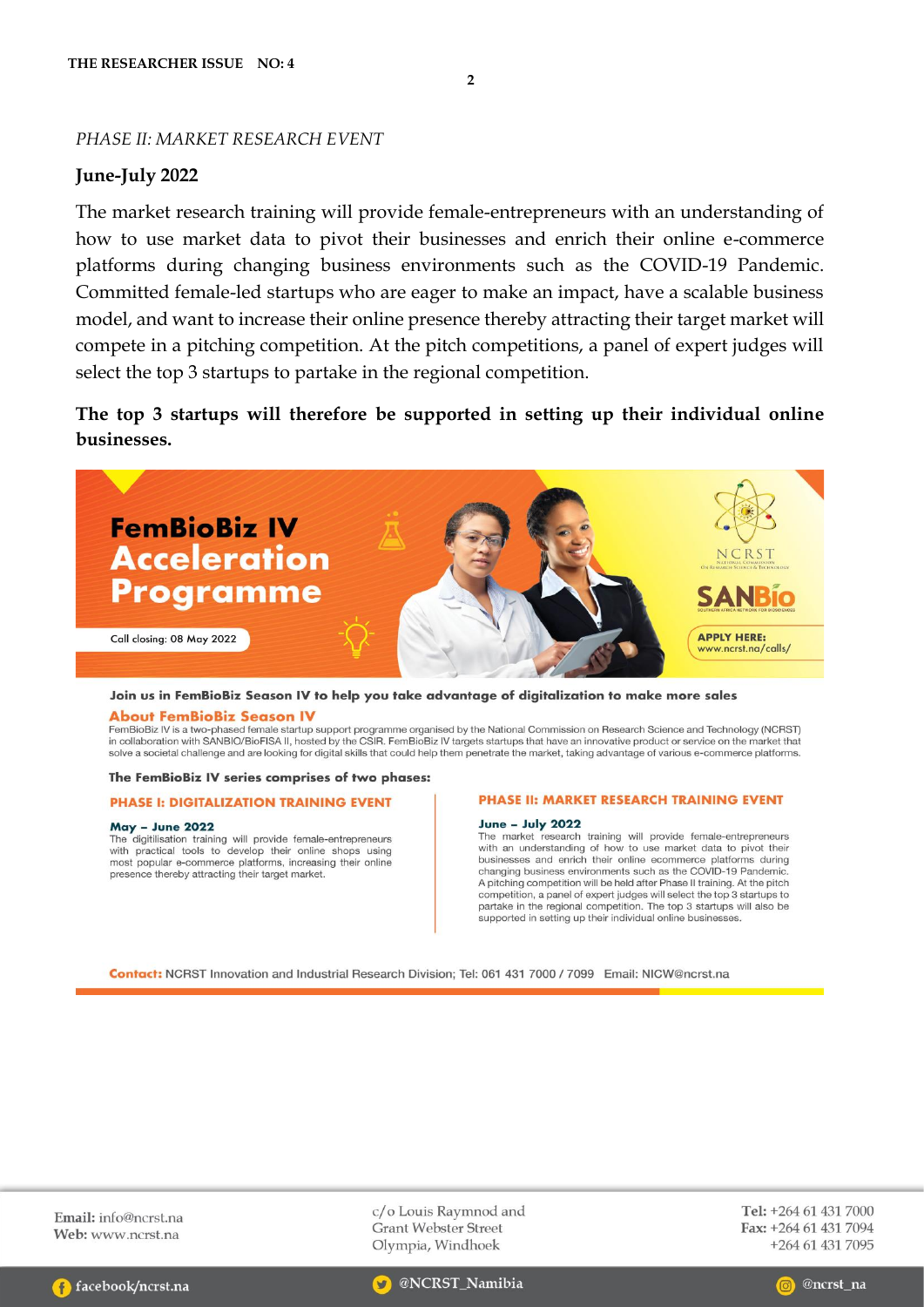## **THE ROLE OF THE KNOWLEDGE MANAGEMENT AND INTELLECTUAL PROPERTY COORDINATION DIVISION WITHIN THE NCRST**

The NCRST's primary mandate and responsibilities include but are not limited to coordinating, promoting, and funding research, science, technology, and innovation-related activities at national level. To perform this function effectively, there are departments, divisions, and units relevant to the core mandate of the institution in place. One such division is the *Knowledge Management and Intellectual Property (KM & IP)* within the Research, Science, Technology and Innovation Coordination and Support (RSTICS) Department.

On the Knowledge Management (KM) side of things, the division has formulated an institutional policy known as the Knowledge Management Policy, which aims, among other things, to avail the necessary platforms for the creation, acquisition, management, and sharing of knowledge. According to Nonaka & von Krogh, (2009), knowledge creation may include availing different types of knowledge created by the organisation's own employees, adding relevant value to the same knowledge, and eventually contextualising same in such a way that the same knowledge fits in well with the overall mandate of the organisation.

In this way, when the same knowledge is shared with stakeholders and/or the general public, it will then make sense in terms of it being related to what the organisation ought to do. The above process is therefore termed as "knowledge management."

Intellectual Property (IP), on the other hand, has to do with setting the "*rules of engagement*" in terms of advising, directing, and coordinating research and innovation activities carried out by innovators and researchers alike. This function is necessary and important in the sense that every research and/or innovative activity is aimed at finding a solution to an identified socio-economic challenge.

In a capitalist world, very few or no products and/or services are acquired for free, more especially when such products and/or services have been made available through investment of some sort. The IP platforms that the KM & IP division made available, are therefore meant to identify, confirm, safeguard, and manage the usage of these products and/or services for the benefit of the institution in particular, and for the nation at large.

Effective IP management initiatives in any given organisation, be it public or private, will not only encourage creativity and innovativeness, thus accelerate trade, but they will eventually also contribute immensely towards socio-economic development initiatives and programmes of any given country.

Email: info@ncrst.na Web: www.ncrst.na

c/o Louis Raymnod and **Grant Webster Street** Olympia, Windhoek

Tel: +264 61 431 7000 Fax: +264 61 431 7094 +264 61 431 7095